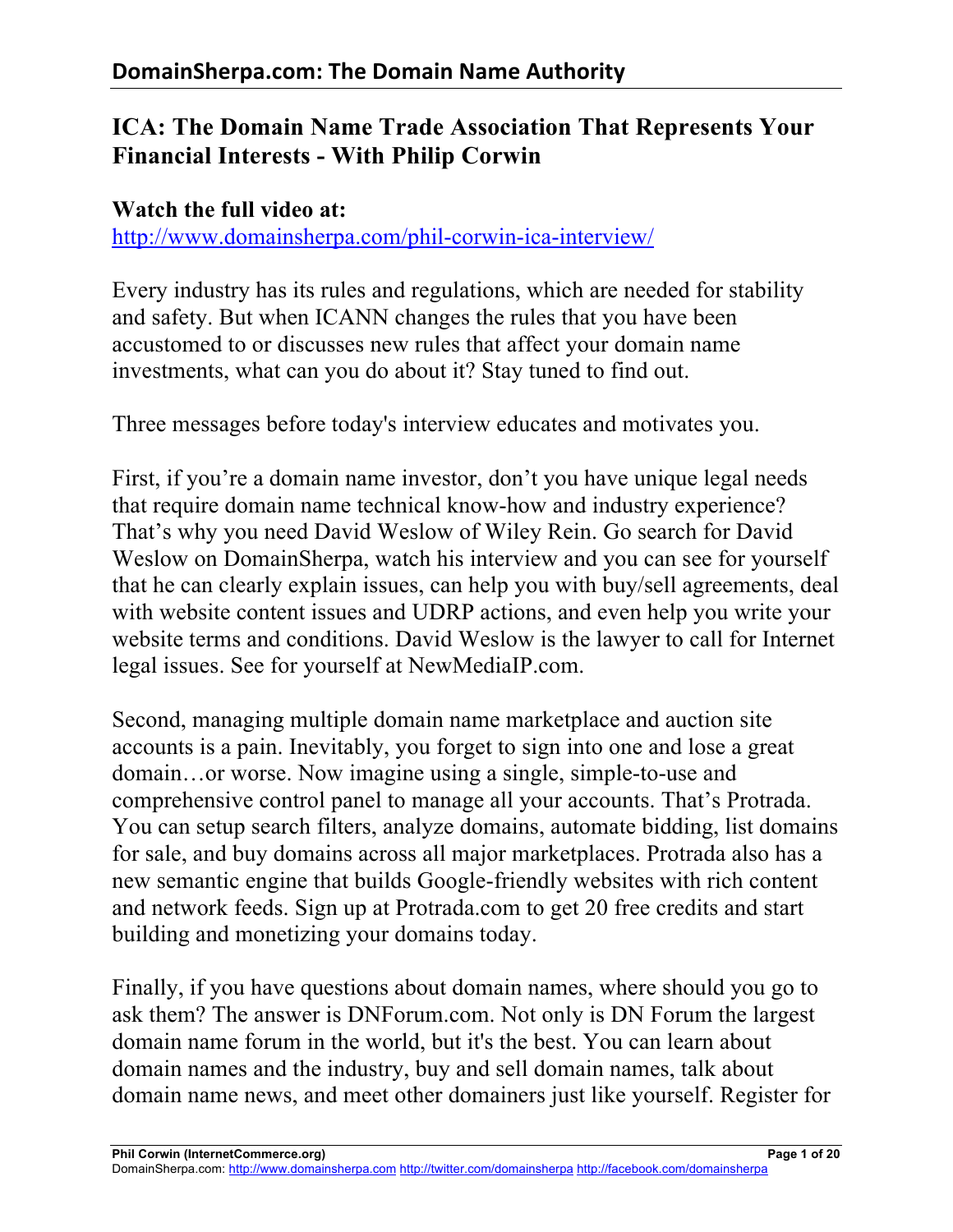a free DN Forum account and begin advancing your skills and knowledge today. And when you do signup, send me a friend request so we can connect.

Here's your program.

Michael Cyger: Hey everyone. I'm Michael Cyger, and I'm the Publisher of DomainSherpa.com - the website where you come to learn how to become a successful domain name investor or online entrepreneur directly from the experts.

You have spent your time and hard earned money building a portfolio of domain names. You have followed all the rules and you consider one of the good guys in the domain name industry. But with ICANN's ever-changing industry messages, VeriSign's monopoly on the .COM TLD, and the news of yet another reverse domain name hijacking in the news, it is sometimes difficult to feel in control of your domain name investing destiny.

Today's guest is on the domain industry's front lines and serves as a voice of advocacy for domain name investors in the industry. We are joined by Phil Corwin, Founding Principal at Virtual Law, LLC. and Counsel to the Internet Commerce Association. Phil, welcome to the show.

Philip Corwin: Well, thank you for inviting me, Michael. It is great to be here.

Michael: Internet Commerce Association (ICA). What is the main purpose of the Association?

Philip: Well, it is very simple, Michael. The main purpose of the Association is to give domain investors - that is domainers - eyes, ears, and, most importantly, a voice, both in Washington, D.C. on Capitol Hill and with the Executive Agencies, like the Department of Commerce, which made a very big decision this morning; and also, within ICANN, which also makes many decisions that impact what domain investors can do and what their costs are; and what their rights are, which is the most important thing.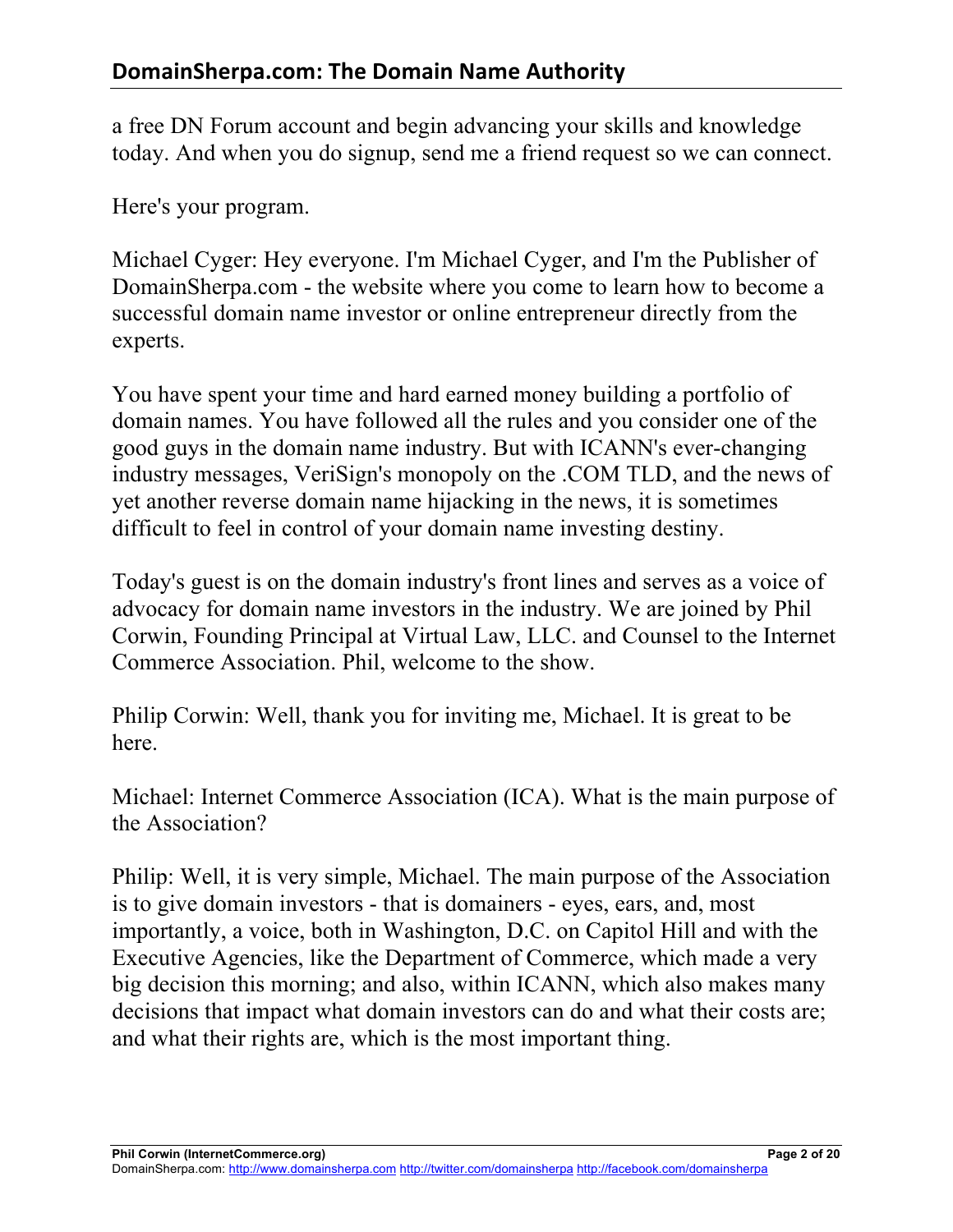## **DomainSherpa.com: The Domain Name Authority**

Michael: Right. And I want to get into that Department of Commerce decision that was made this morning. I am going to come back to that because that was important, but I think this is an important point of ICA - and one that I was not aware of before either - that you are the eyes and the ears for the domain name investing community. I have never attended an ICANN meeting, and when I get my daily briefings from ICANN through, I think it is, MyICANN.org, that is a lot of information to deal with. So, that is the purpose of ICA.

Philip: It is like drinking out of a fire hose sometimes.

Michael: It is not just a fire hose because I may get my portion today, but I really need to understand what happened for the previous year that led up to the letter that came in that the CEO of ICANN responded to or what have you. There is a lot to process.

Philip: Well, there is and, frankly, ICANN is not an easy Organization to understand - how it operations, what all the different constituencies, and working groups, and support organizations do, who the different personalities are, where they are coming from; and you need to spend a lot of time engaged with ICANN to know how to get the background information you need to respond intelligently when different things are on the line.

Michael: Yeah, that makes sense. Okay, so, tell me this, Phil, if ICA did not exist, what might have happened in the industry by now?

Philip: Congress might have passed the (Unclear 3:40.3) Bill years ago that would have setup a separate trademark regime just for domain names that was even more unfair than the current trademark regime. We certainly cannot take credit for killing SOPA. A lot of people had a hand in that early this year, but we were the only group to communicate to Congress about the trademark aspects of SOPA and how that might negatively impact the domain industry going forward if that bill had been enacted. Right now, as ICANN is continuing to fill in the details, the new rights protection mechanisms for new TLDs, we are still engaged every day of the week in making sure that the final rules respect the do process rights of domain registrants and our balance. This is that domain rights are given equal credence with trademark rights and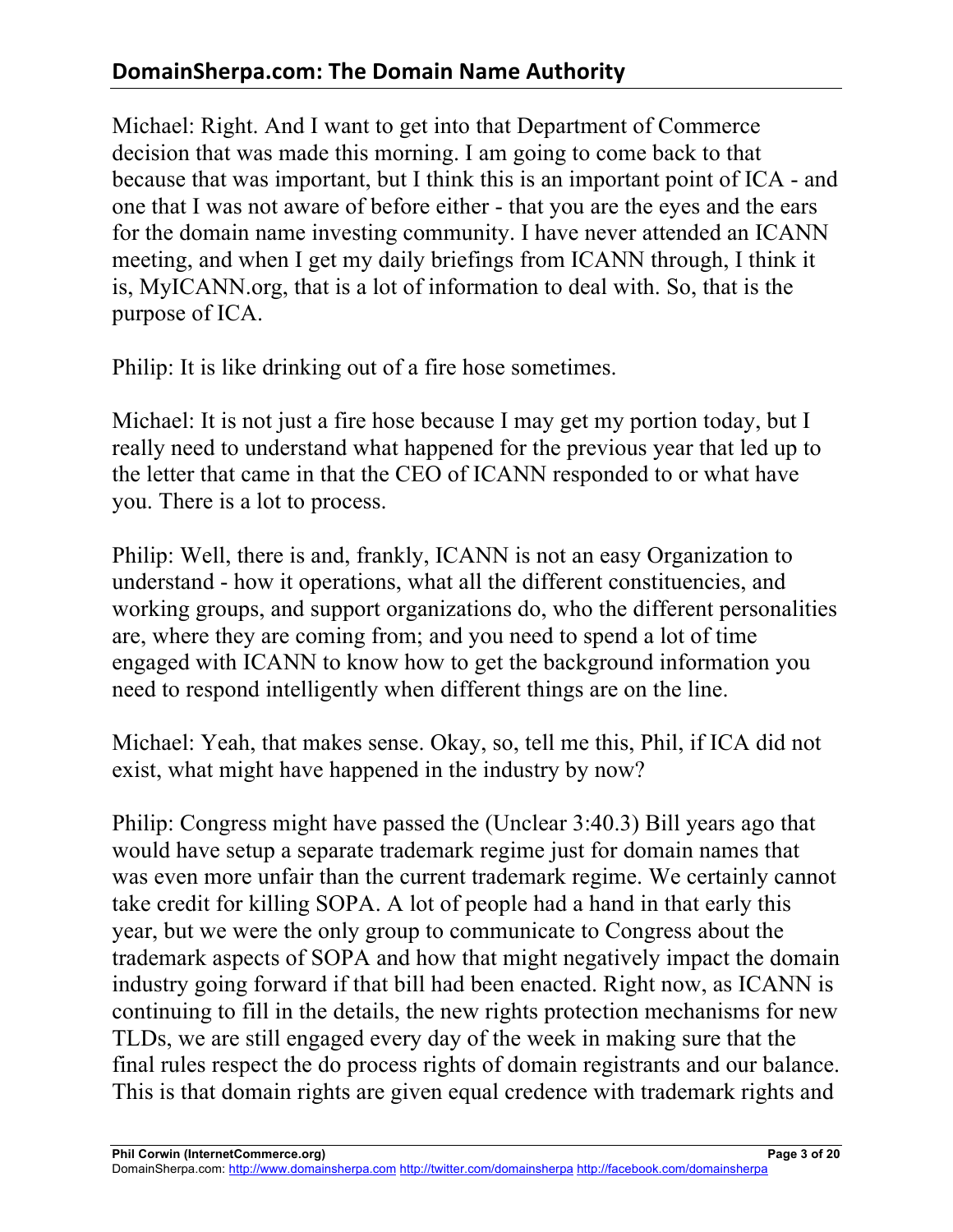just are not subservient to trademarks. So, it is a continuing effort and, if we were not engaged, certainly there would be no voice for the entire industry speaking out on key issues. That will determine whether you can keep a domain or lose it. Right now, with this new uniform rapid suspension for new TLDs, the whole fight has been about keeping that as a very narrow focused supplement to the UDRP, which needs to be reformed on its own; and we keep pushing to get that going. Or whether it is going to be three hundred dollar replacements for the UDRP, where trademark owners win about all the time because the rules are stacked in their favor. And I cannot think of anything more important to a domain investor than the ability to keep your assets away from others. As the saying goes, a lot more has been stolen over the course of time with a fountain pen than with a gun. So, we want to make sure the agreements do not let anymore steal things they should not be stealing.

Michael: Makes sense. So, it is not just that. I think there is sort of the feeling in the domain name industry that there are the haves and the have-nots. There are the people who have the domain portfolios of ten thousand, fifty thousand, and one hundred and fifty thousand out there. The people with the haves that have a serious amount of capital invested in domain names, and so it is to their advantage to make sure that there is a person and association, like yourself, representing them in all of these locations in Washington. Whereas there is another group of people - let's call them the have-nots - that have many one thousand or two thousand domain names, and maybe they are not great domain names - a single word generic that some company is trying to take as their property because they have a trademark in one standard industrial class. Is the ICA serving both parties? The people with large portfolios and the people with small portfolios.

Philip: Oh, absolutely. I believe we are. A Trade Association is basically a group of entities that compete in the economic marketplace, but that cooperation in the policy marketplace because they have common interests to defend. We have some of the biggest companies and individuals in the domain space, and we have members and supporters at a much lower scale in that thousand, two thousand, or five thousand domain portfolio range, and we do not find any significant difference on the policy issues between the biggest and the smallest among our membership. Protecting the rights of registrants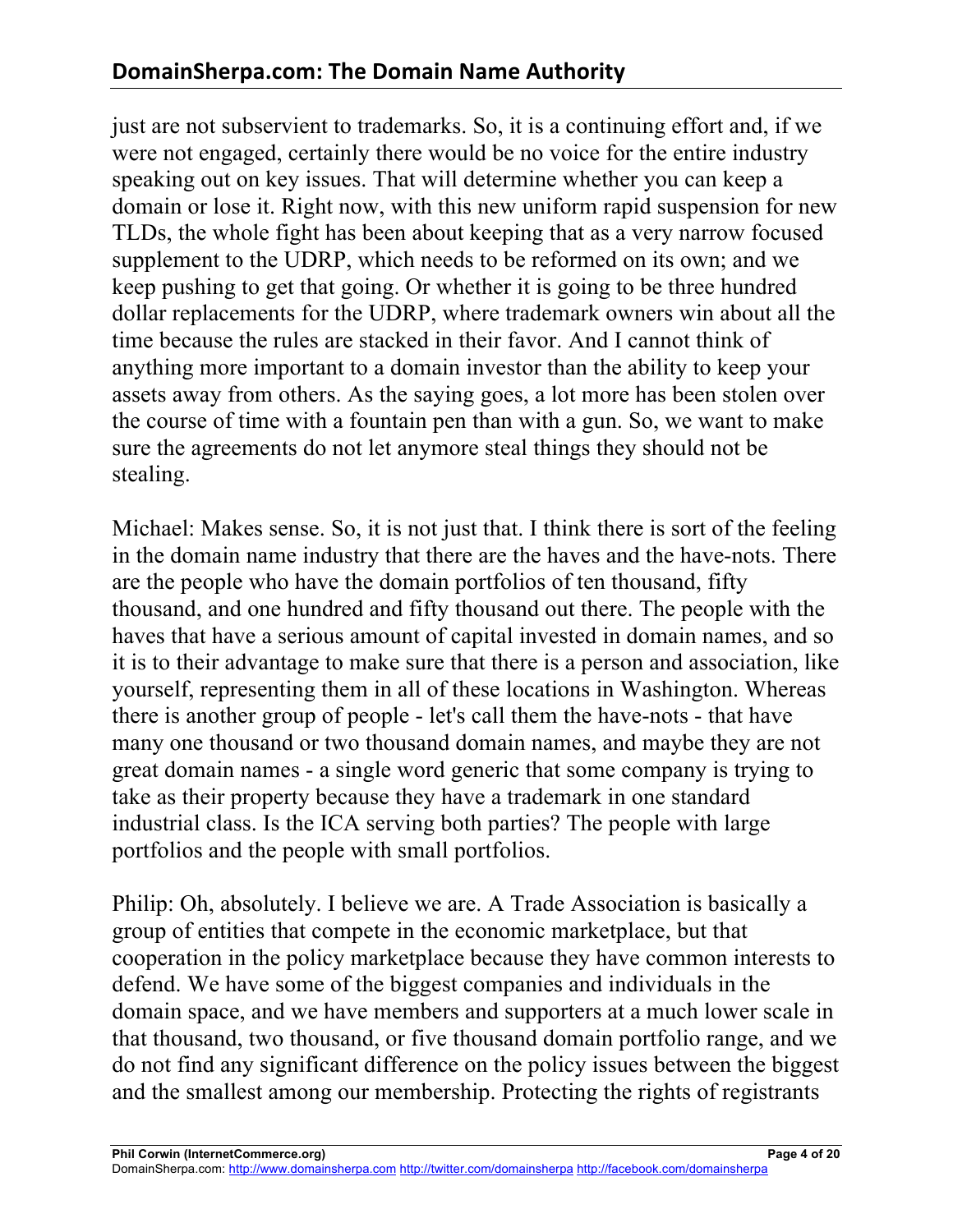is the same issue whether you have five thousand domains or five hundred thousand. Your risk exposure is just greater if you have five hundred thousand. So, we welcome members at every level of investment and interest, and we do not lean one way or the other because we have not had to. We find that keeping the rules fair and balanced is the same issue for everybody, regardless of their success in the economic marketplace.

Michael: Yeah. All right. And so, when I introduced you at the beginning of the interview, Phil, I said your role with ICA was Council. What does that mean? Are you in the entire legal team associated with ICA?

Philip: Well, we have other lawyers who are members who chime in legal issues and make contributions. When we publish a common letter to ICANN or to the US Government, it has been vetted by our members. This letter we have sent recently on .COM pricing, urging a reduction in the base price and a freeze on the price going forward, and we just got half a loaf this morning from Department of Commerce. That was vetted with our members. Our members made excellent suggestions for improving the letter. So, when we post a document, it is a consensus document that reflects the consensus position among our members.

Michael: Makes sense. All right. So, let's talk about that Department of Commerce decision that was announced this morning. What was announced?

Philip: Well, what was announced was that the Department of Commerce approved VeriSign being the registry operator for .COM for another six years. The new contract starts on December 1st of this year and ends November 30, 2018. But they made a very big change from the current contract and from the contract that ICANN's Board had approved in June, during the ICANN meeting held in Prague, Czech Republic. The current contract - and the one that ICANN had approved - would have allowed VeriSign to increase prices of .COM registration or renewals, without having to show any justification at all, by seven percent in four out of the next six years; and that would have increased .COM prices, and you know VeriSign did it four times under this contract. They would have been very reluctant, due to their shareholders, not to do it in four times in the next contract. It would have raised .COM prices - these are wholesale prices - from the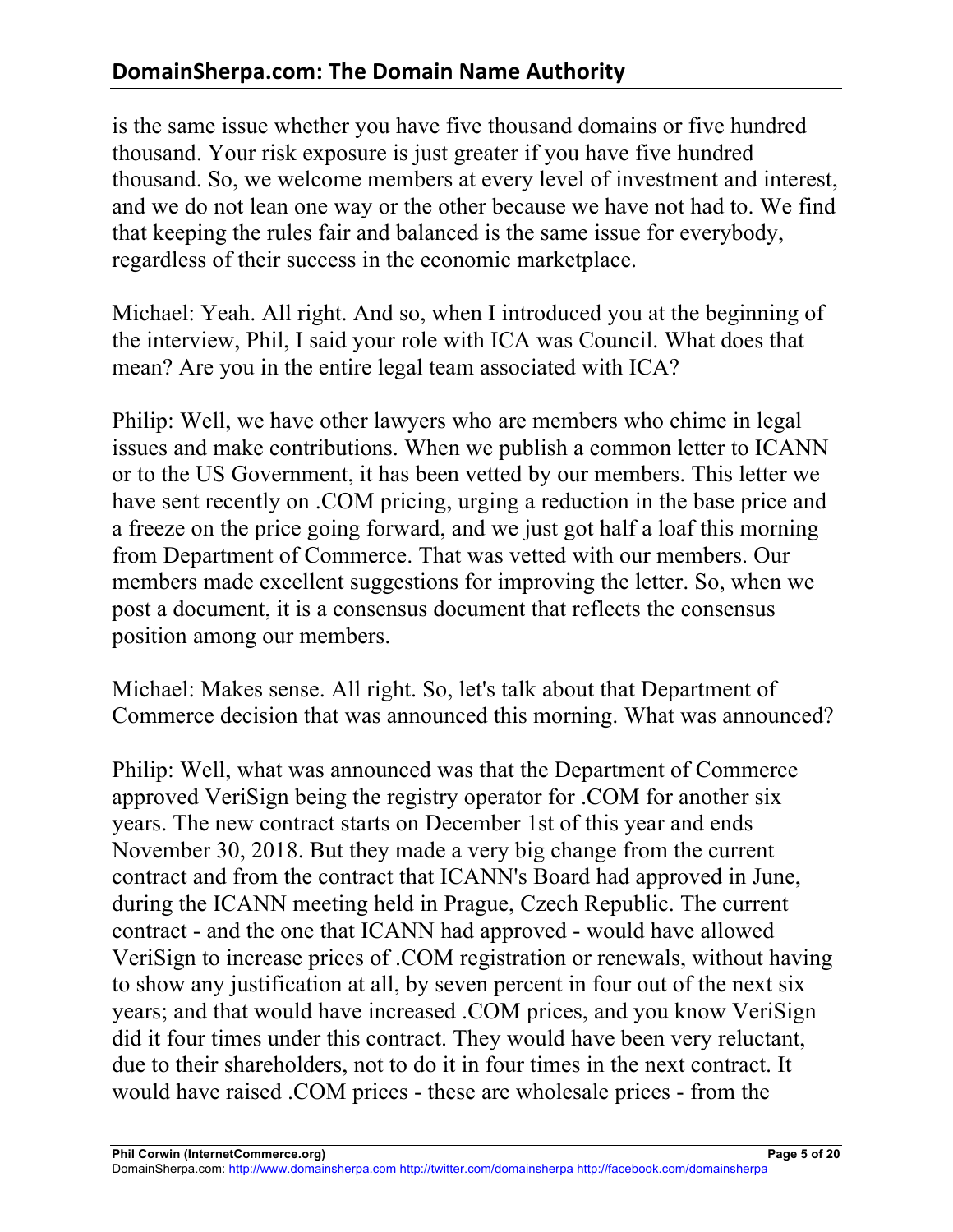current \$7.85 right now to \$10.30 before this new contract expired. And then, of course, the registrars add their own retail markup and the ICANN fee on top of that. That is at least another three dollars on top. Department of Commerce said, "You can keep the contract. You can keep the \$7.85 base price," which we had urged a reduction to \$5.85 because that is the price for .NET domains and VeriSign is doing the same job out of the same facilities--

Michael: Exact same work, yeah.

Philip: --with the same employees for .NET as they are for .COM. There is not difference, and I will get more into why they do not need the cash in a moment. But they said, "Going forward, no more price increases without justification. The price if frozen at \$7.85 for the next six years unless you, VeriSign, can either show that there is new ICANN consensus policies that have been adopted that you are subject to, like every other registry operator, that add to your costs of running the registry - and that is fair; we have no objection to that - or if something has happened in the realm of cyber security that have increased your costs of running a secure registry," which is very important for .COM registrants, so we have no objection to that. We would have allowed, in our suggestions, for the exactly the same type of increases. Barring that, Department of Commerce is not even going to allow for it due to cost of living increases, which we had suggested would be reasonable if they had been accompanied by the reduction in the base price. So, it is a decision that is going to collectively save domain registrants. Our good member, Mike Berkens, over at TheDomains just did the calculations about an hour ago about what it saves a domain investor per thousand .COM domains over the next six years. It is quite a bit of money.

Michael: Do you know what number is offhand?

Philip: No, I would have to get out of Skype right now and bring up a web browser.

Michael: No worries.

Philip: But the focus for it was .COM. And we pointed out in our letter. This letter took a lot of research. I forget how many footnotes are in, but I think

**Phil Corwin (InternetCommerce.org) Page 6 of 20**

DomainSherpa.com: http://www.domainsherpa.com http://twitter.com/domainsherpa http://facebook.com/domainsherpa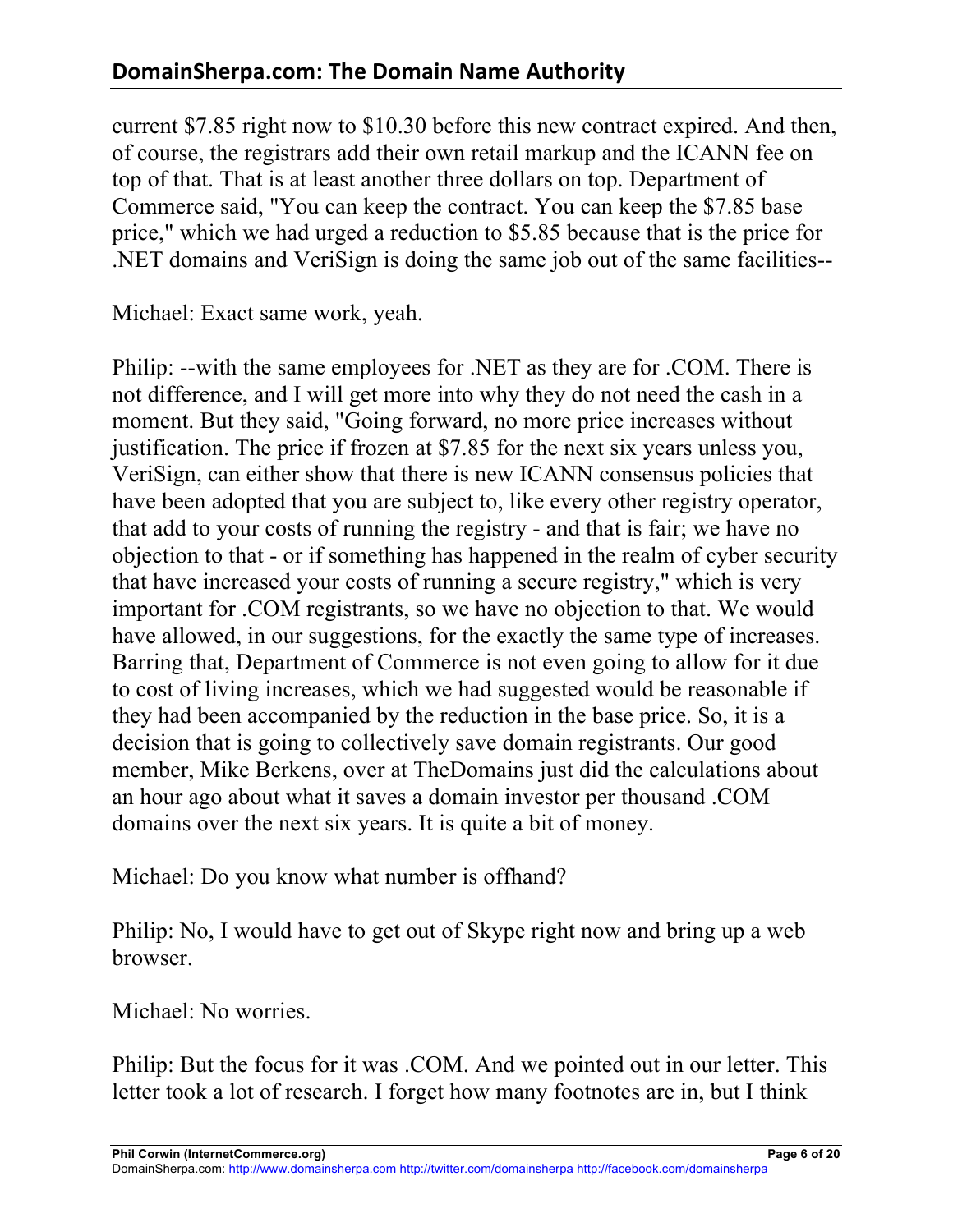there were close to twenty. I spent a lot of time going over VeriSign's press releases and the financial statements while writing this letter. I do not think most people are aware that, in the last two years, VeriSign distributed almost one billion dollars to its shareholders in special dividends.

Michael: Wow.

Philip: I do not think most people are aware that they still have 1.4 billion cash on hand, and announced that they plan to spend more than half of that on stock buybacks to increase the stock price. So, not the picture of a company that needs a lot of price increases to invest in its business. It looks like a company that has more cash than it knows what to do with; and that probably weighed in as a significant factor with the Department of Justice and the Department of Commerce when they revised the contract from what ICANN had approved.

Michael: Yeah. No, I did not realize that. Great research and I know I am appreciative of somebody bringing that up to the Department of Commerce and making them aware of it that it is not necessary to raise prices.

Philip: And let's say there are some issues raised by the approval too. While it is good news, there are some other issues, and we are going to be filing another letter with Commerce raising some of those issues. But it was a very new domain investors this morning.

Michael: Yeah. I mentioned, in the introduction, that you are the Founding Principal at Virtual Law, LLC. Is that a Law Firm that you founded, and what do you specialize in?

Philip: Well, that is a Law Firm located in Washington, D.C. It specializes in advocacy, particularly with the Federal Government. Basically, lobbying. So, I do my Government Relations work out of Virtual Law, sometimes I team up with other individuals or firms on an as-needed basis for clients, and I am also of council at an Intellectual Property Law Firm in Washington. So that when my clients need to do a trademark registration or patent registration, or to bring litigation against somebody, I work with the Law Firm on those kind of hardcore legal issues because, frankly, my expertise is on Public Policy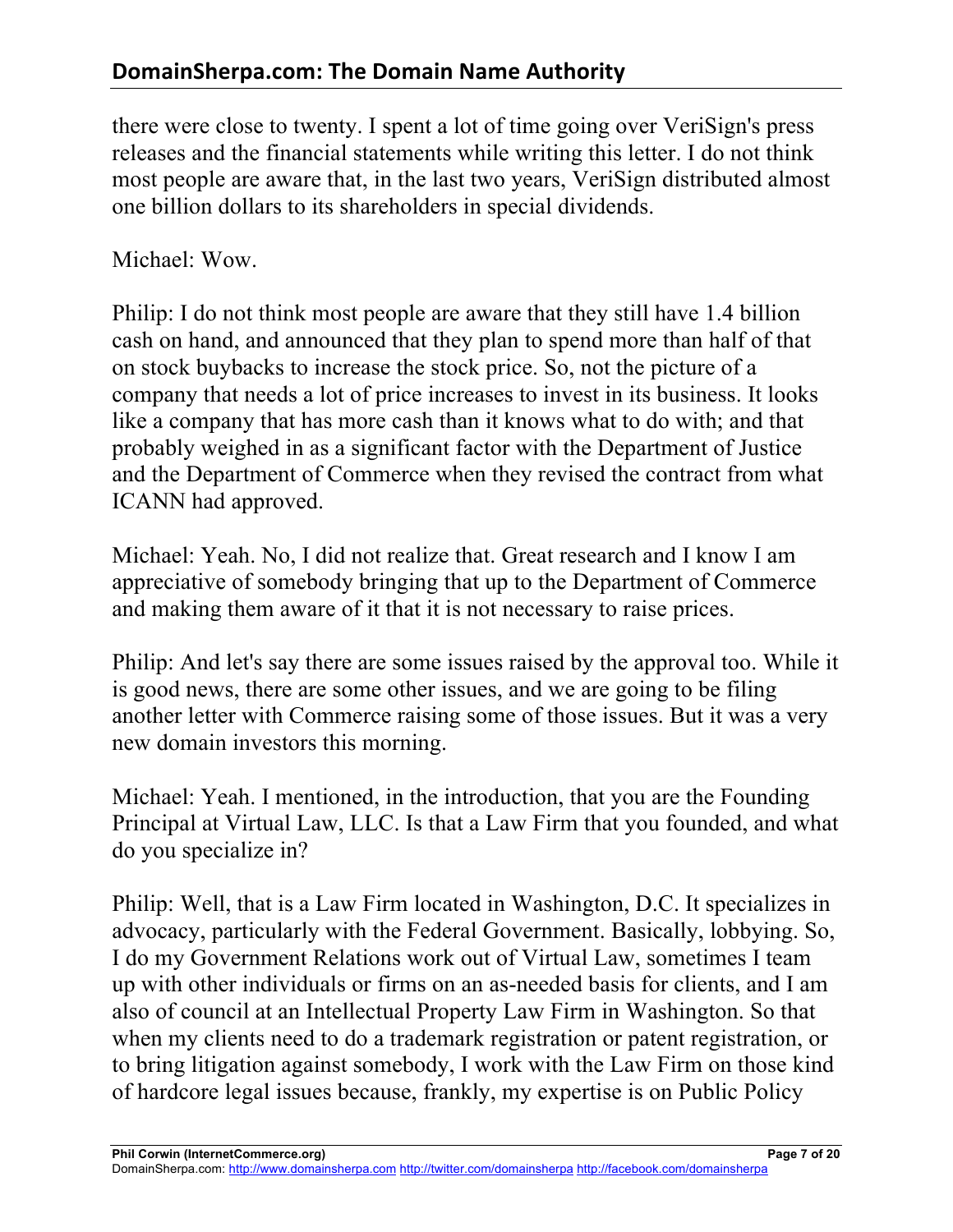and how to influence successfully and their expertise is on Patent and Trademark Office work and Litigation. So, it is a good combination and we offer clients whatever they need in those areas.

Michael: Yeah. And so, that was sort of my feeling as I was doing some background research on ICA. That it seems like it is a Trade Association Group, but really that is the organizational body for a lobbyist group whose purpose is to speak for the domain name investing community. Would you say that that is a fair characteristic?

Philip: Yes, it is a Trade Association. It is a 501(c)(3) Non-Profit Trade Association under the Tax Laws. Registered as a District of Columbia Non-Profit Corporation. Like so many other Trade Associations, it is here to be an advocate for the industry it represents.

Michael: When was the ICA founded, Phil?

Philip: Well, it was founded in 2006, and actually, it originated out of the last debate on the .COM Registry Agreement. In 2005, I was not aware of domainers. I knew about ICANN, but I did not have the kind of insight knowledge I have now. I had worked on a lot of other eCommerce issues digital copyright, and digital cash, and biometric authentication. Things like that. And I was hired in 2005 by Pool.com, which is a Canadian Secondary Market Firm to lobby in parallel with CFIT - the Coalition for Internet Transparency. That was Ad Hoc Coalition apposing the settle of the litigation brought by VeriSign against ICANN over the .COM Agreement, and whether it should be put out for competitive rebid. And there was huge outcry in the community when ICANN announced the settlement, which gave VeriSign presumptive renewal till the end of time and the ability to raise prices without justification. There was a big lobbying effort at the time. All the major registrars were involved. There was bipartisan support on Capitol Hill. Ultimately, we were not successful in blocking the Department of Commerce approval of the agreement even though the Department of Justice had ruled that .COM had market power in the domain name space. But actually, the Law Firm I was with, at the time, was able to get the only oversight hearing ever held in the US Congress on that .COM settlement that was actually held in the House Small Business Committee to assess the impact of the

DomainSherpa.com: http://www.domainsherpa.com http://twitter.com/domainsherpa http://facebook.com/domainsherpa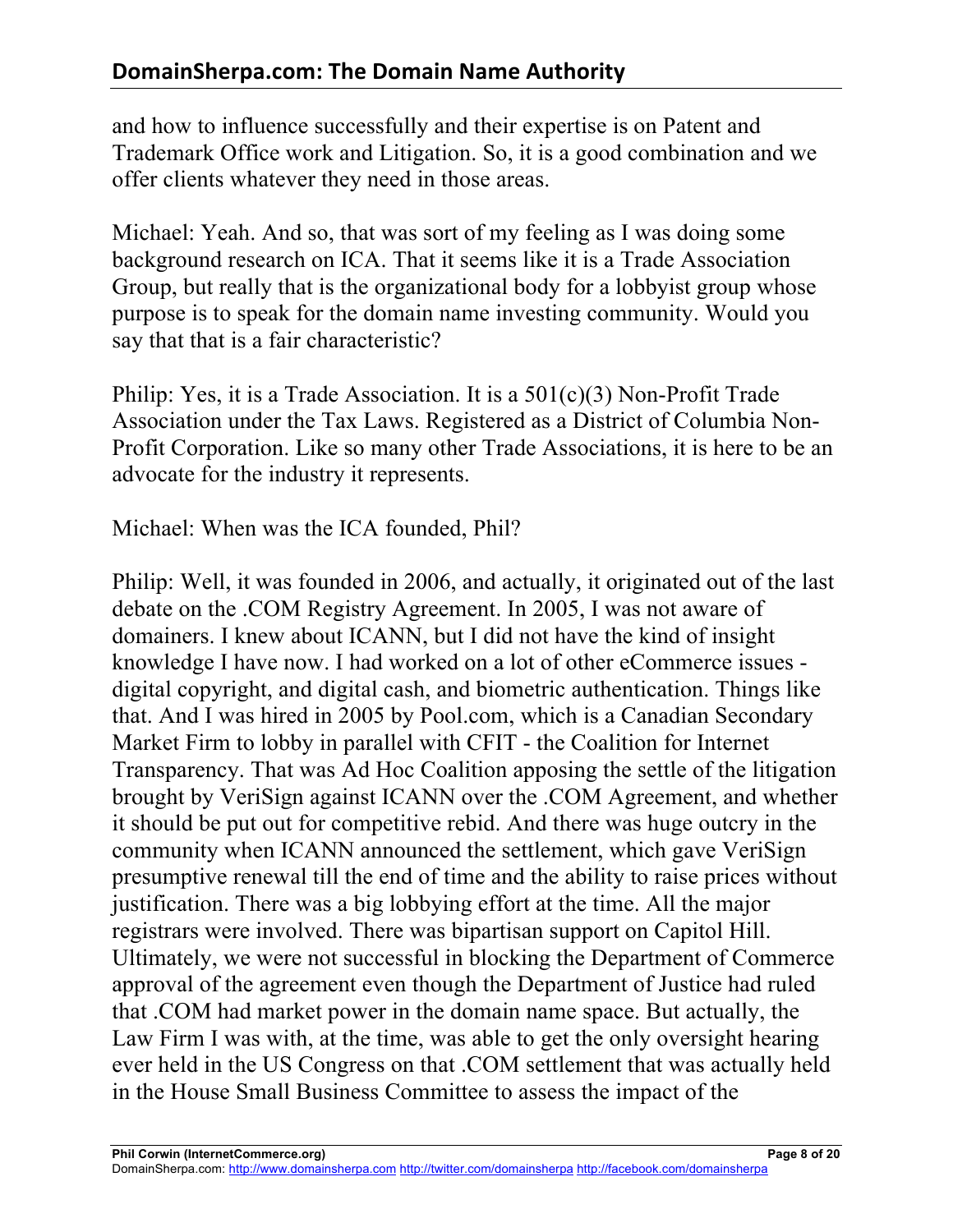settlement on small business; and that is where I first met domainers who came up for the hearing and they said, "People do not know we exist or worse, if they know we exist, they think we are all cybersquatters. They are all bad actors and we need to do something." And I said, "Well, you need to either form an Ad Hoc Coalition or form a Trade Association to start participating in Washington and in ICANN, and show people that you are legitimate business, and help them understand what your business is and how it is legitimate. And build up credibility so you can become an effective voice in D.C. and in ICANN," and they said, "That is a great idea." And we talked a few months and the Association launched in September 2006, so a couple of months ago we celebrated our sixth anniversary.

Michael: Excellent. And who were some of those founding members that came to these hearings that participated in the early days and the formation?

Philip: Well, I forget exactly who was at the hearing. I know there was a company at the time - Internet Reep. They are no longer with us. They were active in the founding, but most of our other founding members are still with us; still good supporters. Sedo and Jeremiah Johnston of Sedo is our President. Oversee. TrafficZ among individual domainers. Frank Schilling was there at the beginning. Mike Berkens. The (Unclear 19:25.4) brothers. Greg McNair is a great support. And I cannot list everyone who supports us in this interview, but our founding members have pretty much stuck with us through the years. Our membership has grown and we are very grateful for their support.

Michael: So, it sounds like it was a lot of people in the industry. It was not just two or three people that came together to form ICA. It was really a culmination of all the major organizations.

Philip: It was. And while we formerly launched in September of 2006, our membership really came together a month meeting. I went down to a TRAFFIC Conference down in Miami, where all these folks were attending, and that is where it really got organized and people committed the financial support necessary to get it moving forward.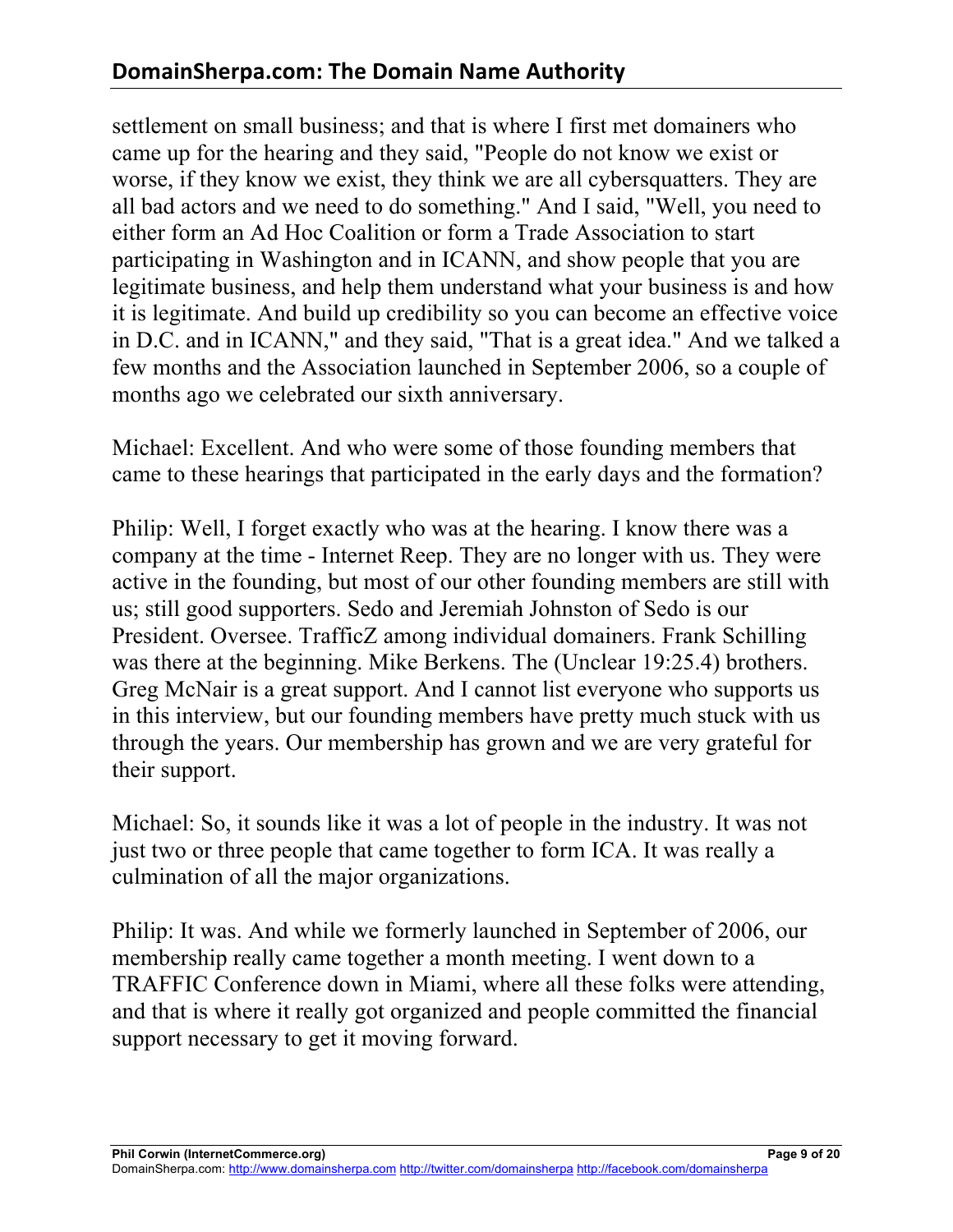Michael: How was the ICA initially viewed by the domain name industry or by ICANN? Do you remember?

Philip: It is hard to evaluate. I have to say, unfortunately, a lot of domainers had a I don't want to say cynical, but they were not convinced that participation in the policy sector is an effective way to go. They just kind of said what is the point. They have got it wired. The big interests always win. And I think we have had victories over the years and have had enough influence on policy to show that when you get organized, and you martial good arguments, and you work in tangent with other groups that have common interests - and I have to say nobody gets anything done along in the policy sphere. We have a saying in Washington. Success has a thousand fathers to feed as an orphan. But you will not get any issue in the newspapers. There are always groups on one side or the other. It is hardly ever just one interest. So, I think, among domainers, and I hope that a lot of the skepticism about whether the domain industry could be effective in the Public Policy Forum has dispelled over the last half dozen years by the results of what we have done. I think ICANN and Capitol Hill - I think we have changed the perception of domain investors, where I think there was that perception that: "Oh, these guys are some sleazy cybersquatting whatever," and there is a much better understanding now of the legitimacy of investing in great generic names at the top GTLDs and the top CCTLDs. And when you look at the new TLD Program, it is type-in traffic at the top level. It is instead of having a great registrant name registered at .COM or .UK, or something like that, it is having that name at the top level and hoping that draws consumer traffic. So, I think that alone legitimizes the business model.

Michael: Yeah, definitely. Okay. So, just like you dug into the financial statements on VeriSign in order to figure out how their working, and how profitable they are, and how they function, and why they need funding by raising the fees that they charge, I want to dig in a little bit on ICA because I could not find any financial statements, so I want to ask you. How is ICA funded in order to support the policy and legal action?

Philip: ICA is funded by financial support from our members and our supports. And also, sometimes, we get donations from folks who choose not to be officially supporters or members. Our website is InternetCommerce.org.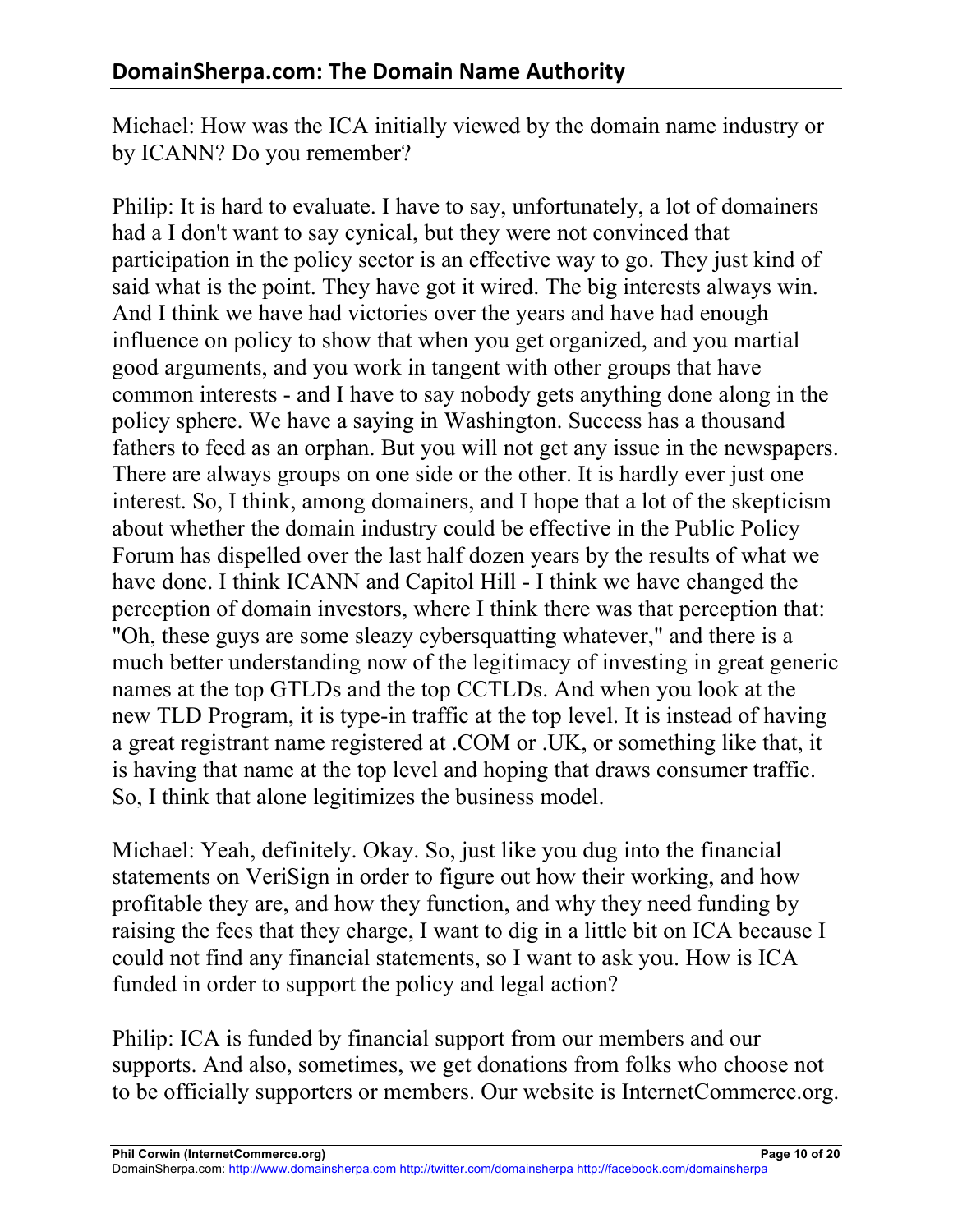You can see everything I have been up to for years. We post all of our comment letters. We put comments on issues that are pending in Washington and before ICANN. We are very transparent in our operations about what we are up to. When we started out, I have to say, we tried to build a much broader base of support to bring in a lot of the small domainers. We had two sequential Executive Directors who were tasked with trying to bring in people at a much lower membership dues level. For a couple of years we had a starting membership due of \$295 per year - less than one dollar a day. And while we had some members at that level, frankly, it was fewer than one hundred. It proved, I think, a lot of smaller domainers had the issue that: "Well, let Sedo pay. Let Frank Schilling pay. They have got the big interest here and the big wallets." And frankly, it was not my decision. We have a Board of Directors who decided it was not cost effective to be paying Executive Directors as much money when there was so little take-up on the recruitment. So, they restructured the membership structure about two years ago. To be a member of the ICA, the start dues are five thousand dollars per year. To be guaranteed a seat on the board it is twenty-five thousand dollars per year; and that is where out biggest members come in. In addition to the folks who contribute at that level, Nat Cohen of Telepathy who is a great guy and a great contributor to our policy views. He has been elected by the members at the lower levels to represent them on the board and be their voice on the board. You can be a supporter of the organization for as little as one thousand dollars a year, and we take donation in any amount by credit card, PayPal, etc. So, that is the structure right now.

Michael: Makes sense. So, \$5k per member.

Philip: That is the amount for people who have a significant. Even one thousand dollars a year, we are very appreciative of that. And someone is not going to contribute that unless they have significant investment in the domain name space and what we do matters to them; and there are quite a few people in that category.

Michael: Definitely. So, \$5k per member. \$25k for a seat on the board. Anybody, including myself - I do not make investments in domain names for flipping, so I do not have a large portfolio like other people, but I find this to

DomainSherpa.com: http://www.domainsherpa.com http://twitter.com/domainsherpa http://facebook.com/domainsherpa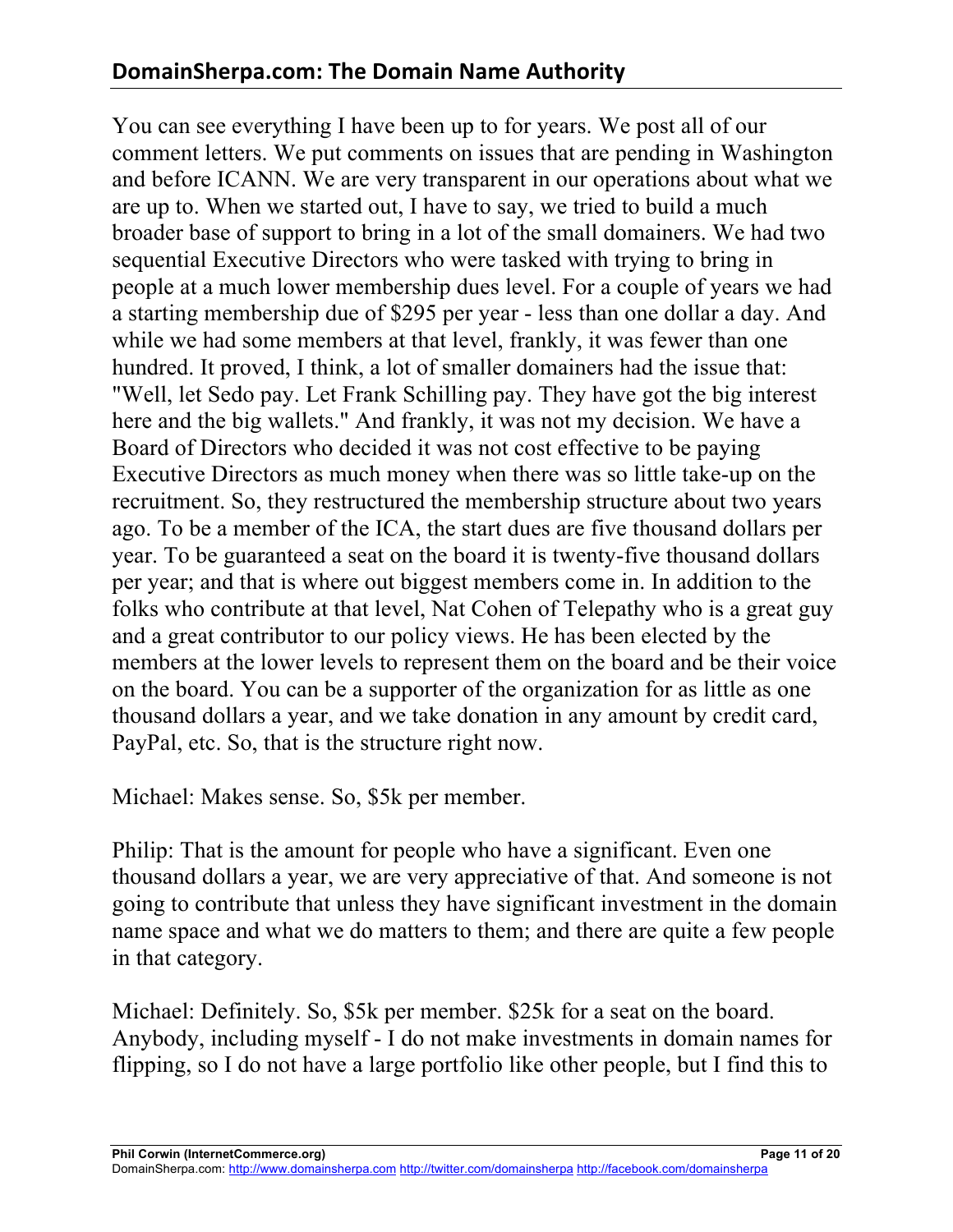be an important topic. And so, I can make a donation of any amount to ICA and I can just do that on a regular basis, or a year basis, or whatever I chose.

Philip: Any way you want to.

Michael: Okay, that makes sense. What is the total income of ICA that then goes directly to expenses since you are not-for-profit?

Philip: It all goes. We run a very lean operation. I will be frank. My retainer and my expenses for attending ICANN meetings are the main, and pay an accountant to do our books and our corporate filing every year. That is all the expenses we have. I do an awful lot of work for the Association for, I think, a reasonable retainer, and the Board thinks so. As well, if we could raise more money, it would not go to my pocket. It would go to other activities that would benefit domain investors. Frankly, we should have some presence in Brussels with the European community because they are a big player on these policy issues, and right now we do not have the funds to afford that. If we had more money, we would do more PR - educating people, particularly inside the Washington Beltway, about the domain investment sector. If we had more funds, when there is a key trademark case or a key UDRP, we could file an Amicus Brief in Federal Court or we could find an attorney to represent a domainer who does not have a lot of money to fight a key UDRP issue, but it is important to everybody. So, those are the kinds of things we would do if we had more support. It is not that Phil Corwin would get more money if we had a bigger budget.

Michael: Definitely. But it sounds like most of the income goes to spending time to have you organize the issues for the group, organize the letters, get the input from people - members in the community -, pull together their thoughts, file the motions, make sure that you are attending the events, and that people are discussing the right topics.

Philip: Yes. And I do want to give a shout out to Sedo and to our President, Jeremiah Johnston, because I am paid for my time. Jeremiah spends a considerable amount of time on administrative duties related to being President for which he receives no compensation. He just does that and Sedo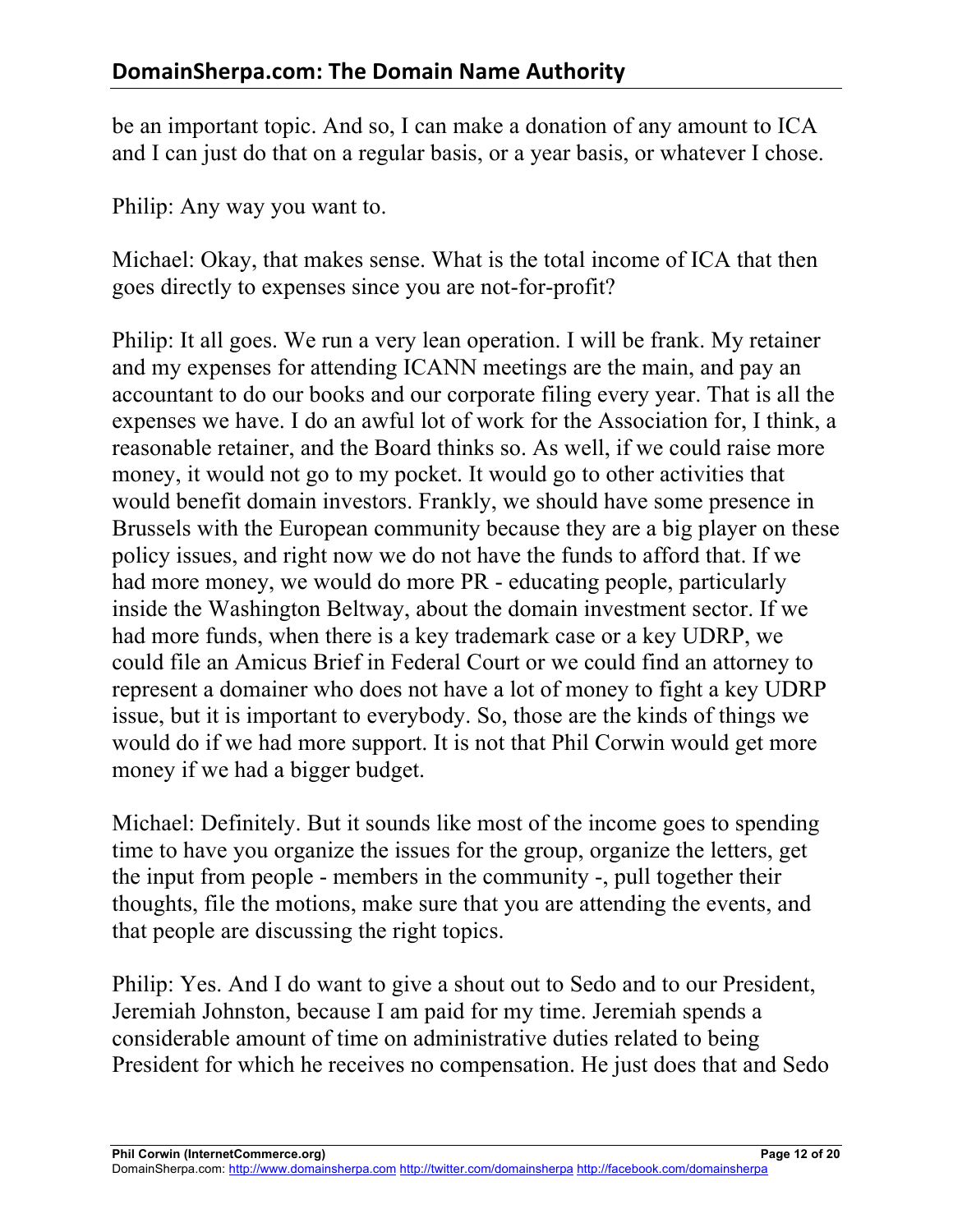allows him to do that, and we are very appreciative of that in-kind contribution beyond their financial contribution.

Michael: Definitely. And a lot of people, including Nat Cohen who has been a proponent for ICA with Domain Sherpa to try and get some sort of interview going and education to the community is also, I know, a big supporter. Is Jeremiah Johnston President of ICA?

Philip: Yes.

Michael: Okay. I could not find a Board of Directors listed on the ICA website. Maybe it was just because I did not find it. So, are you able to name the people that are associated with the Board of Directors of ICA?

Philip: Yeah, I am trying to think. Right now, it is Jeremiah is on there as President. Philip Reynolds from TrafficZ. John Greene from Oversee. He is their general counsel. And Nat Cohen, representing all the other members. So, that is the current board membership.

Michael: Great. And I believe those are the platinum sponsors and then, I also saw, regular members listed on your website. Telepathy, Escrow.com, WorldWideMedia, First Place, PPX, and Reflex Publishing. Does that sound right?

Philip: Right, and that is Mike Berkens, and Frank Schilling, and Greg McNair. People that are well known in the industry and contribute their money and their time to the ICA.

Michael: Got you. What is the total income of ICA?

Philip: It is very modest. It is less than two hundred thousand dollars a year, which is nothing for a Trade Group. You look at any company with trademark issues - any fortune five hundred corporate -, they spend more on one trademark council per year active in ICANN and International Trademark Association; and we have to represent the entire industry. It is a David versus Goliath struggle, but we think we, nonetheless, have a significant impact.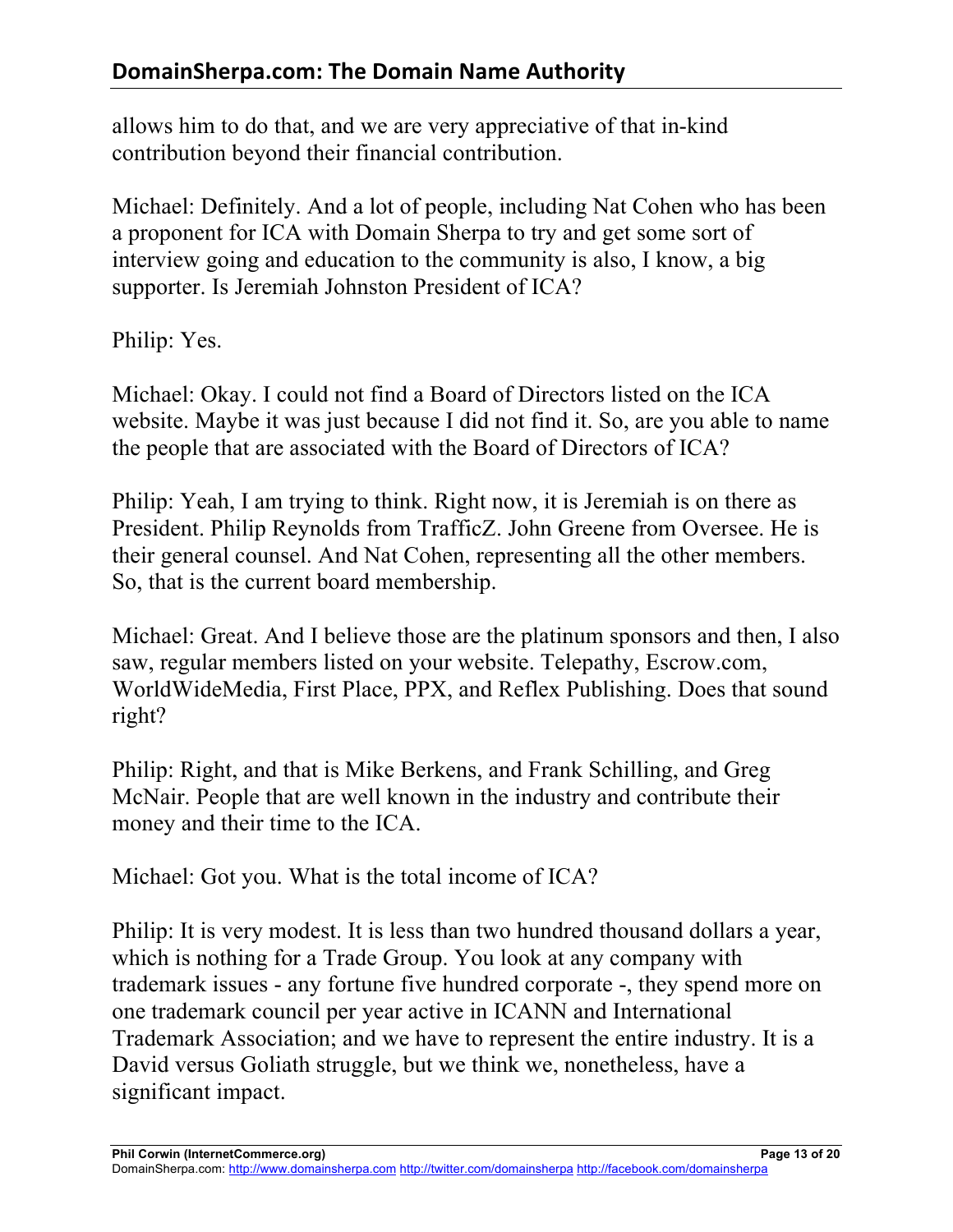Michael: Definitely. On the ICA website, InternetCommerce.org for the audience, there is a Code of Conduct. It says, "The ICA will guide members in conducting their domain name investment and development activities with professionalism, respect and integrity." How does the ICA do that?

Philip: I am happy to say that our members are very above board professionals who do not want the hassle of UDRPs or trademark litigation. They do not want to waste their money investing in suspect domains. You cannot avoid an occasion UDRP. If you have a big portfolio, somebody is going to come at you because a lot of people out there do not understand Trademark Law or they are engaged in reverse domain name hijacking. But our Board adopted that Code of Conduct; let me give you an example. One of the provisions of that conduct is that domain investors should not try to exploit tragedies or disasters for commercial gain. And I just posted something about two weeks decrying, really, the disgusting and, sometimes, fraudulent efforts of some people to capitalize on the human misery of hurricane sandy with fake domain sites. Some of them just trying to monetize traffic with PPC. Some of them engaged in clear frauds, trying to pretend they were a legitimate charitable organization to try to divert money that should have gone to the Red Cross or other charitable organizations. So, we speak out, but we have never had a situation of any of our members being the subject of actions which show that they were engaged in improper practices and deliberate cybersquatting. And again, Trademark Law. There are gray areas. What our code requires is not engaging in intentional cybersquatting or intentional bad acts; and we have never had a problem with it.

Michael: Great. All right. It sounds like it is serving a great interest in the community. I think we have gone over a lot. Let me ask you this, Phil. How is the ICA preparing for the release of the new GTLDs and what do you believe is going to be the biggest challenge for domain investors once they are released?

Philip: Well, let me start with the second question first. I think the biggest challenge - and I am not here to give advice for domain investors - is whether they want to invest in particular new TLDs, and everyone is going to have to make their own judgment on that. I know some folks in the industry are of

**Phil Corwin (InternetCommerce.org) Page 14 of 20**

DomainSherpa.com: http://www.domainsherpa.com http://twitter.com/domainsherpa http://facebook.com/domainsherpa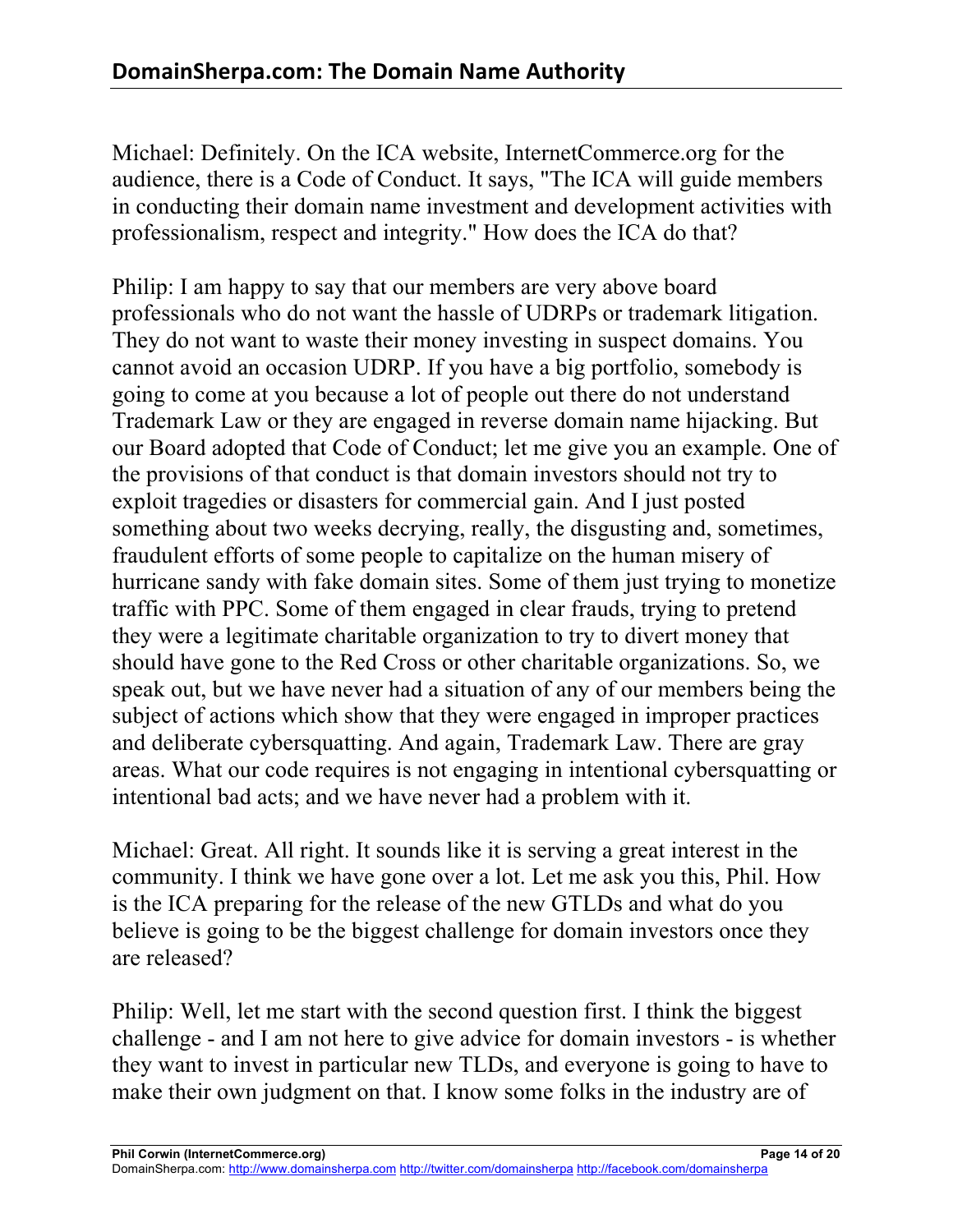the opinion that new GTLDs we have seen in the past have not been particularly successful for domain investment. I think we are looking at a different animal here, where there is going to be a lot more specialized verticals where people may want to go. And perhaps, the PPC model, to some extent, is on the wane anyway because of changes in search engine practices and changes in what PPC revenues are, but they may be great development opportunities in some of those new verticals for people. It is no secret, one of our well-known members, Frank Schilling, has started a company, Uniregistry, which is one of the major applicants for new TLDs. So, on the investment side, everyone is going to have to decide for themselves do they see reasonable investment opportunities in the new TLDs; and we are not here to give investment advice. What we are here to do is to make sure our particular focus with new TLDs, and we do this within ICANN in a couple of ways. We are a member of ICANN's Business Constituency, which gives us a lot of inside information flow we would not see otherwise, and an ability to talk other major business interests and see where there is common ground. We participate in working groups. We attend ICANN meeting, and I speak out at all the Public Forums at ICANN meetings. Our real challenge, again, with the new TLDs is that, unfortunately, some folks in the trademark community have looked at new TLDs as an opportunity to create a dirt-cheap substitute for the UDRP with a deck stacked against registrants so that they almost always win. And to create new Trademark Rights in domains that do not exist on the law books of any name, it is not ICANN's job to be a legislature creating new Trademark Rights. Absolutely, their policies should enforce and protect the existing Trademark Rights, but they have no business creating new Rights. We were engaged right up to this week in watching particularly Uniform Rapid Suspension, which is the new Rights Protection mechanism for the new TLDs. And let me say, whether a domain registrant intends to invest in new TLDs or not, they cannot ignore URS. We are not in favor of URS coming to .COM and the other in-common generic TLDs, but I would be lying to you to say that is not probable that they will be applicable to .COM and the other GTLDs at some point in the future. And there are a couple ways that can happen. One: ICANN's policy-making body - the GNSO - has resolved to address UDRP reform starting eighteen months after the first new TLDs are added to the root. So, we expect that first new TLDs to come online in the third or fourth quarter of 2013, so we are looking at that UDRP reform process starting some time in 2015. The GNSO Resolution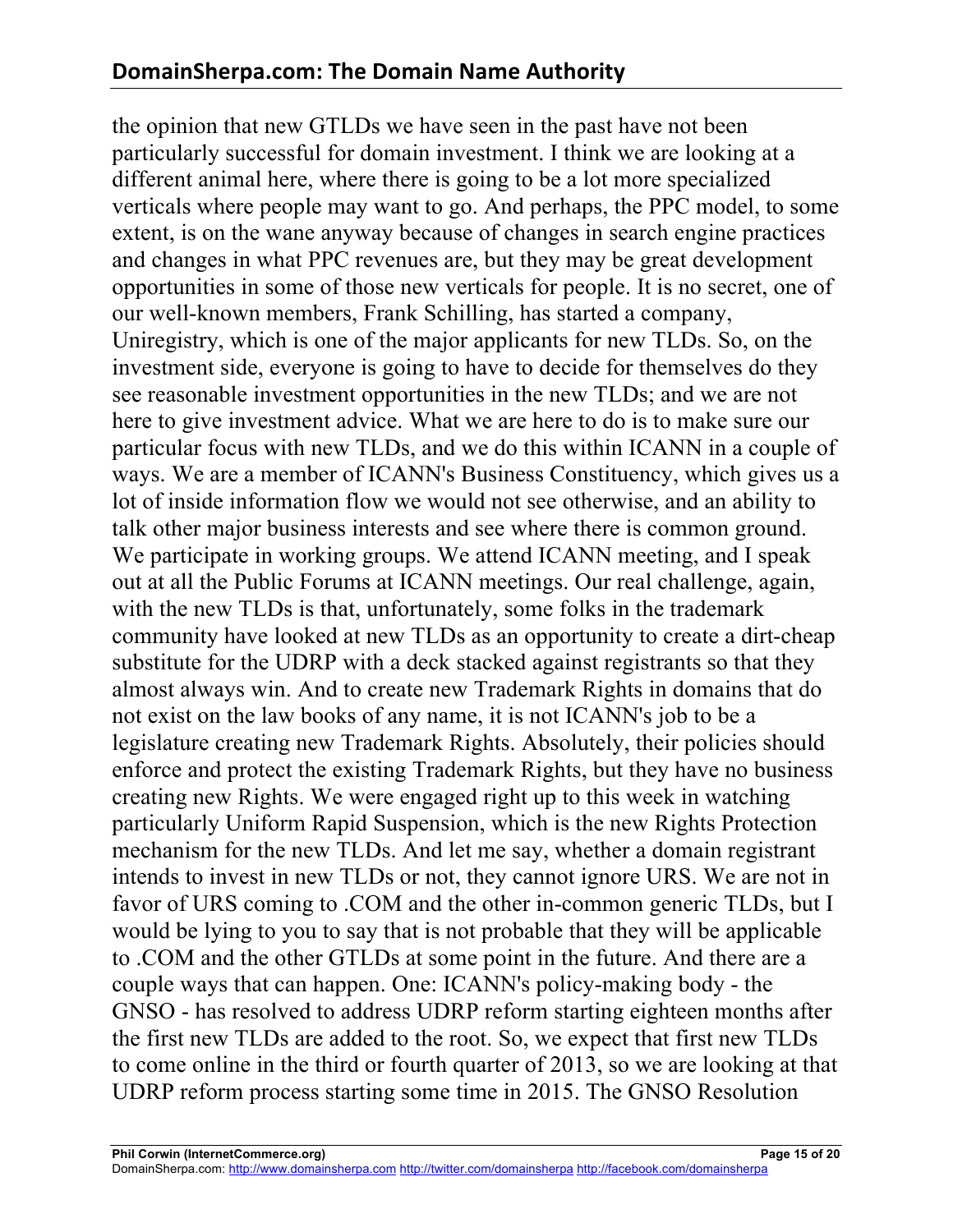specifically says that they are going to look at the new Rights Protections, which is the Trademark Clearinghouse, which is the database of globally protected trademarks, and the URS at the time the UDRP reform. So, we know the trademark interests are going to advocate, at that point in time, that URS be applied to .COM and the other in-commons. Now, some of them tried to get that in the .COM Renewal Contract. We resisted that and they did not get it in there. There is another way it could come in. Right now, there is no more registry-registrar separation for the new TLDs. The old TLDs are still prohibited from being affiliated with a registrar, but they can apply to ICANN to end that separation. So, if VeriSign wanted to affiliate with a registrar to have it become part of their corporation, they could make an application to ICANN; and there are two possibilities there. Either .COM would then, as a condition of ending that separation, become subject to all of the new registry contract provisions, which includes URS, or VeriSign could apply and say: "We only want some of them," and that would be open to public comment. But again, we know that the trademark interest, at that point in time, would say: "We want URS on .COM." So, if you got .COM domains and .NET domains and you think URS is nothing to worry about because it is only for new TLDs, wake up and smell the coffee. We are going to be debating. We have already debated its application to the .COM. That debate is going to come around again and again, and that is why we have to make sure that the URS respects the legitimate rights of domain registrants; that it balances Registrant Rights against Trademark Rights, and gives adequate do process. There has, frankly, been some suggestions from the trademark industry that would turn URS into a trademark version of SOPA, where it is completely stacked against registrants, where they do not have adequate administrative rights. And as long as ICA is around, we are going to be fighting very strongly and very loudly against any attempts to get that kind of unfair advantage.

Michael: So, is it fair to say that it is a battle between the trademark owners and the domain names owners around these domain names, which may include trademarks?

Philip: Well, to be fair to the trademark owners. And let me say, I am a member of the International Trademark Association; I went to their big annual meeting that was held in Washington this year. They just have a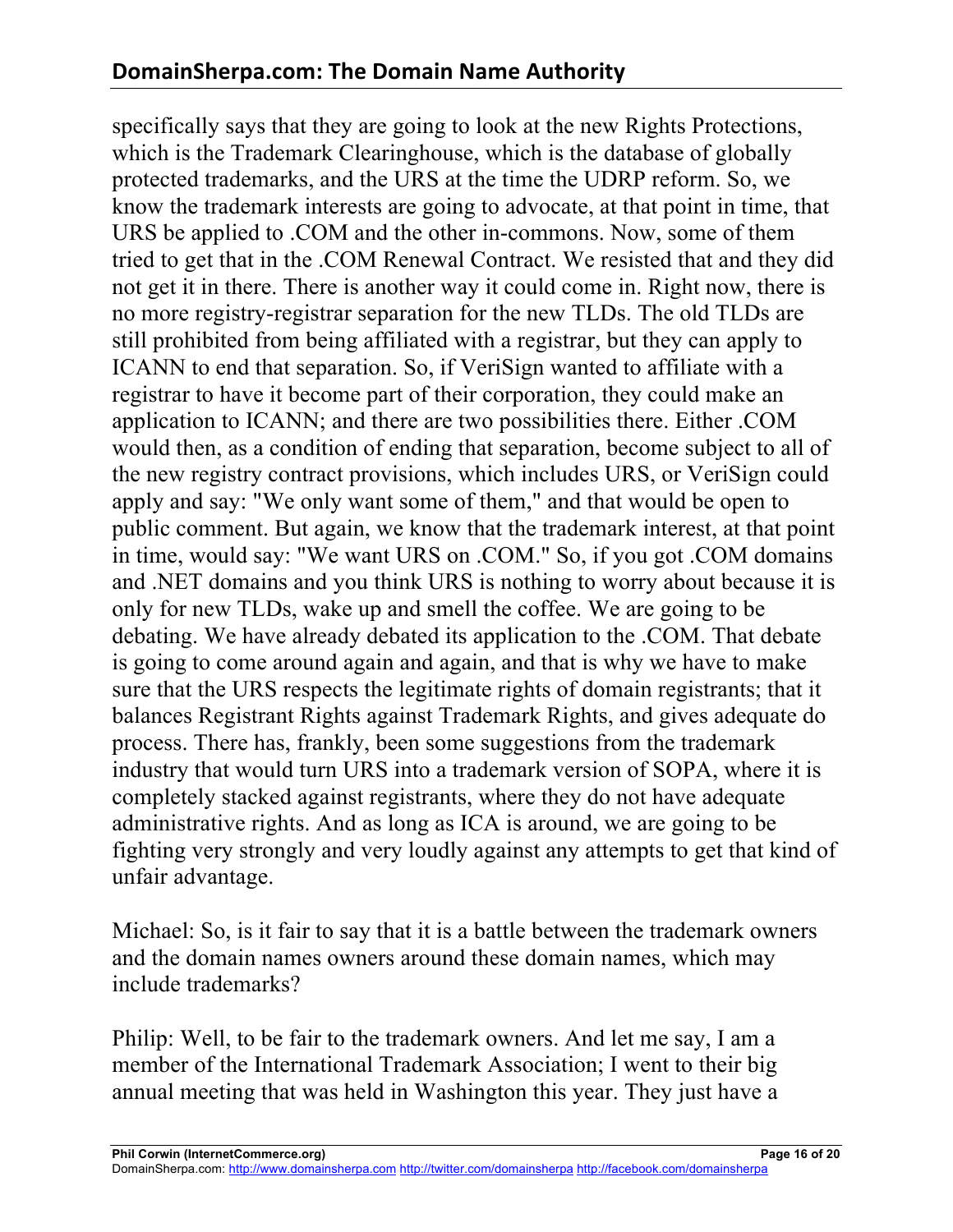different perspective. They look at the potential for fourteen hundred new TLDs and then they look at defensive domain portfolios they already maintain where ninety percent of the domains they own and have to pay for every year are domains they really do not want at all; will never use. They only keep paying those registry fees to keep them out of the hands of bad actors. And there are bad actors out there. There are real cybersquatters. Not on our Association hopefully, but they exist out there. And they look at fourteen hundred and say, "What is this going to cost us? How many UDRPs are we going to have to bring? How many more domains are we going to have to buy that we do not want just to keep them out of the hands of bad actors?" So, they just have a different economic interest; and we respect and understand that interest, but we cannot let trample registrant rights while their protecting their own interests. And frankly, when we get UDRP reform on the table, if we can get some of the protections we want to registrants address some of the complaints that registrants have about the way the UDRP operates now -, I do not see any reason why we cannot put on the table discussing things like: "Why do people have to keep paying year after year for domains that they will never use? Why can't they just lock them away somewhere, pay a one-time fee, and they are off the table for everybody from now till the end of the time?" So, I think we can find bargaining chips in those discussions to hopefully get a balanced solution.

Michael: Exactly. And as a trademark owner with small businesses, I feel the exact same way. I do not want nineteen hundred new TLDs, where I am worried that somebody else is going to try to take advantage of the trademark that I have registered, that I have made, put in good will and money in to develop; and somebody else is going to try and do it, and it is going to cost me money to file a UDRP. So, I completely understand. I understand who it is that ICA is representing. It is me, as a domain name investor, with generic domains. Mike Berkens. Frank Schilling. It is anybody in the domain name industry, but what I do not understand is the other side. If you are looking at the trademark holders, who is funding that organization? Who is behind it?

Philip: Well, it is the fortune five hundred. It is the big brand interests that have lots and lots of trademarks, and are most susceptible. Cybersquatting is the International Trademark Association. As an umbrella group, frankly and very unfortunately, it is also WIPO - the World Intellectual Property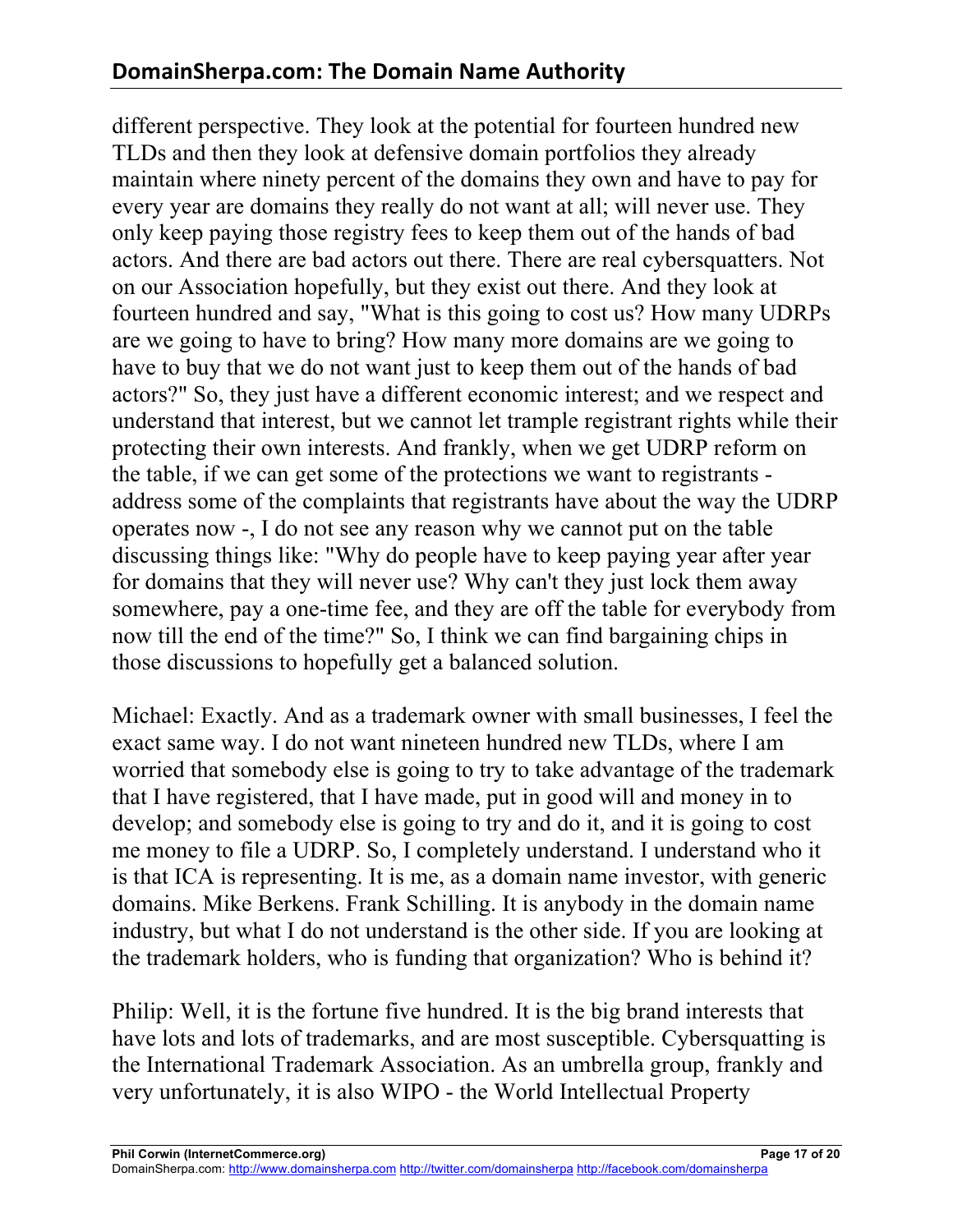Organization, which, as a UN Agency is supposed to take a balanced position, but frankly, the position has been taking on new TLDs. It sure looks like another Trademark Trade Association to me. Let me back up. WIPO's position on URS is wrong because we have now seen applications go in that refute this. WIPO said that the target price for administering a URS Case of three to five hundred dollars per case - and remember, URS is supposed to only be for black and white, incontrovertible cybersquatting.

Michael: Which is what UDRP was supposed to be.

Philip: Yeah, that is infringing. I mean if it is any kind of shades of gray, and not black and white, it is supposed to be in a UDRP; not in a URS. So, it should not be very expensive. You are not talking about a long, drawn out process here, but WIPO's position was that the trademark interest (Unclear 44:24.0) and, originally, the URS model gave a registrant twenty-one days to respond to a URS filing. The ICANN Board, last year, under pressure from trademark interest, caved in and reduced that to fourteen days. Now, fourteen days is not a lot of time for a domain registrant to say: "What is this URS notice? What are the rules? And who should I hire? And then they have to produce a response for me that is going to pass the laugh test." Two weeks is not a lot of time to respond to something that can result in your domain being suspended and taking it off the grid. And WIPO took the position that where a registrant does not respond in those fourteen days that the trademark owner should automatically win every case; that there is no review of their complaint at all. It is just an automatic win. So, that was our proposal for how to keep costs down. Let's have no justice at all for registrants. And I want to say I participated; over the past month, I was in a joint working group of the Business Constituency and the Intellectual Property Constituency, which had been pushing for tougher rights protections going beyond things really ICA cannot support. A considerable amount of what they are pushing for, but we have a voice, we get in the debate, and even that working group concluded: "No, we have got to have some substantive evaluation by somebody who understands Trademark Law. You cannot just have an automatic win in those cases." So, here we had a Business and Intellectual Property Constituency Working Group - joint working group - that rejected the WIPO position, and I was in long debates on conference calls with members of the group, and we won that one on a very fundamental point of protecting domain registrant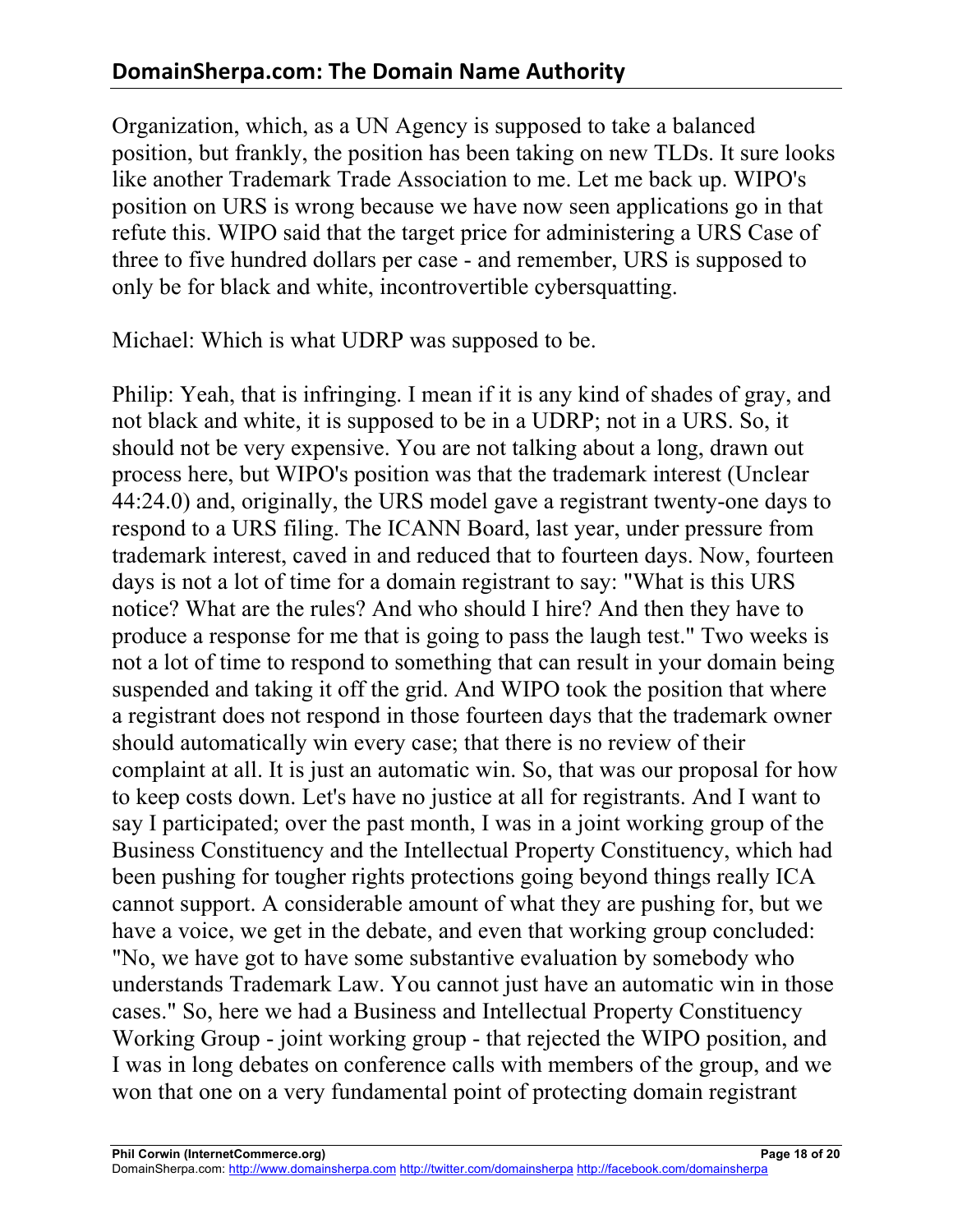rights and, hopefully, that is going to be preserved as ICANN goes forward with implementing URS. But if ICA was not there, if I was not part of that working group, I am not sure it would have gone that way. And a lot of that stuff is below the radar. It is too much detail for most domainers; that is why they hire folks like me. But if you do not have a voice in the debate, nobody is going to consider your point of view. And one more thing I want to add - I am chuckling a little - Nat Cohen, who is on our Board, recently joined the Business Constituency. And he sent me an email about a week ago, after seeing some of the traffic on the Business Constituency email list, which basically said, "Phil, I had no idea of what you were up against in this group." But we are happy to have Nat and some other domainers in the Business Constituency to give a different point of view. And I will say, even when we do not agree, the people from the big corporations and the Trademark Association give us a fair hearing. They respect our views. They may not wind up agreeing with us, but nobody tries to shutdown our voice within those ICANN discussions. So, it is a fair debate, whether it comes out our way or not, and that we get our voice heard.

Michael: And that is important. If you have a follow-up question for Phil, please post it in the comments below and we will ask Phil to come back and answer as many as he can. Phil, I believe you are on Twitter with ICA. Is that correct?

Philip: Well, ICA has their own Twitter. They repost all my tweets. And I am on Twitter at @VirtualLaw.

Michael: Okay. At @VirtualLaw. Great. And I believe ICA - the Internet Commerce Association - is on Twitter at @ICADomains.

Philip: Yes, it is. And anything I post, ICA reposts. So, you can see everything we are doing at the ICA Twitter Feed.

Michael: Excellent. So, most of the audience has spent forty-five minutes with us here, Phil. I hope that they have realized that you are providing value not just to the members that are paying to be members or Board of Directors for the ICA, but that you are actually representing every domain name investor out there - big and small alike. And I will urge them to make a